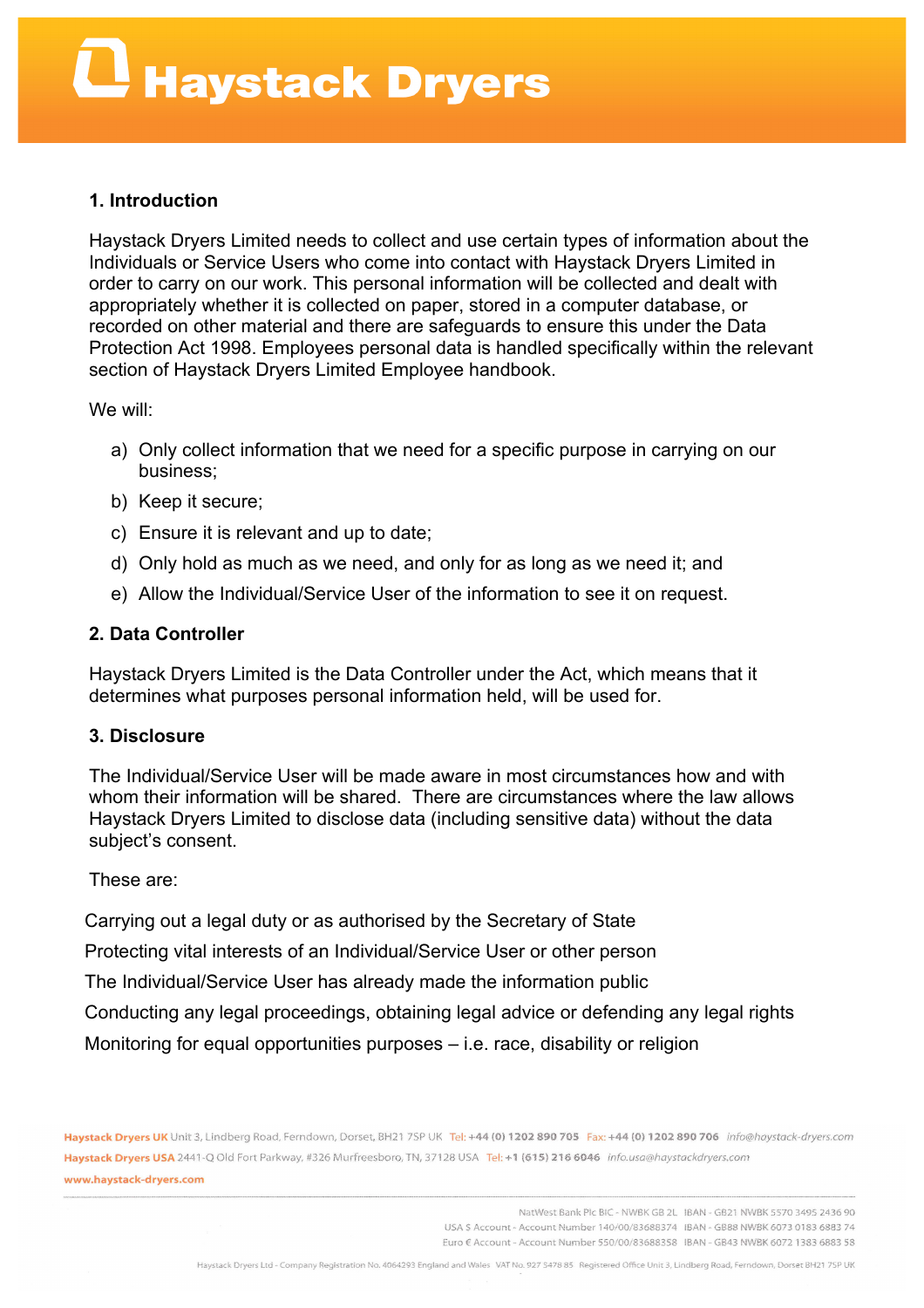### $\mathbf \Omega$  Haystack Dryers

Providing a confidential service where the Individual/Service User's consent cannot be obtained or where it is reasonable to proceed without consent: e.g. where we would wish to avoid forcing stressed or ill Individuals/Service Users to provide consent signatures.

Haystack Dryers Limited regards the lawful and correct treatment of personal information as very important to successful working, and to maintaining the confidence of those with whom we deal.

Haystack Dryers Limited intends to ensure that personal information is treated lawfully and correctly.

To this end, Haystack Dryers Limited will adhere to the Principles of Data Protection, as detailed in the Data Protection Act 1998.

Specifically, the Principles require that personal information:

- f) Shall be processed fairly and lawfully and, in particular, shall not be processed unless specific conditions are met,
- g) Shall be obtained only for one or more of the purposes specified in the Act, and shall not be processed in any manner incompatible with that purpose or those purposes,
- h) Shall be adequate, relevant and not excessive in relation to those purpose(s)
- i) Shall be accurate and, where necessary, kept up to date,
- j) Shall not be kept for longer than is necessary
- k) Shall be processed in accordance with the rights of data subjects under the Act,
- l) Shall be kept secure by the Data Controller who takes appropriate technical and other measures to prevent unauthorised or unlawful processing or accidental loss or destruction of, or damage to, personal information,
- m) Shall not be transferred to a country or territory outside the European Economic Area unless that country or territory ensures an adequate level of protection for the rights and freedoms of Individuals/Service Users in relation to the processing of personal information.

Haystack Dryers Limited will, through appropriate management and strict application of criteria and controls**:**

- Observe fully conditions regarding the fair collection and use of information
- Meet its legal obligations to specify the purposes for which information is used
- Collect and process appropriate information, and only to the extent that it is needed to fulfill its operational needs or to comply with any legal requirements
- Ensure the quality of information used

Haystack Dryers UK Unit 3, Lindberg Road, Ferndown, Dorset, BH21 7SP UK Tel: +44 (0) 1202 890 705 Fax: +44 (0) 1202 890 706 info@haystack-dryers.com Haystack Dryers USA 2441-Q Old Fort Parkway, #326 Murfreesboro, TN, 37128 USA Tel: +1 (615) 216 6046 info.usa@haystackdryers.com www.haystack-dryers.com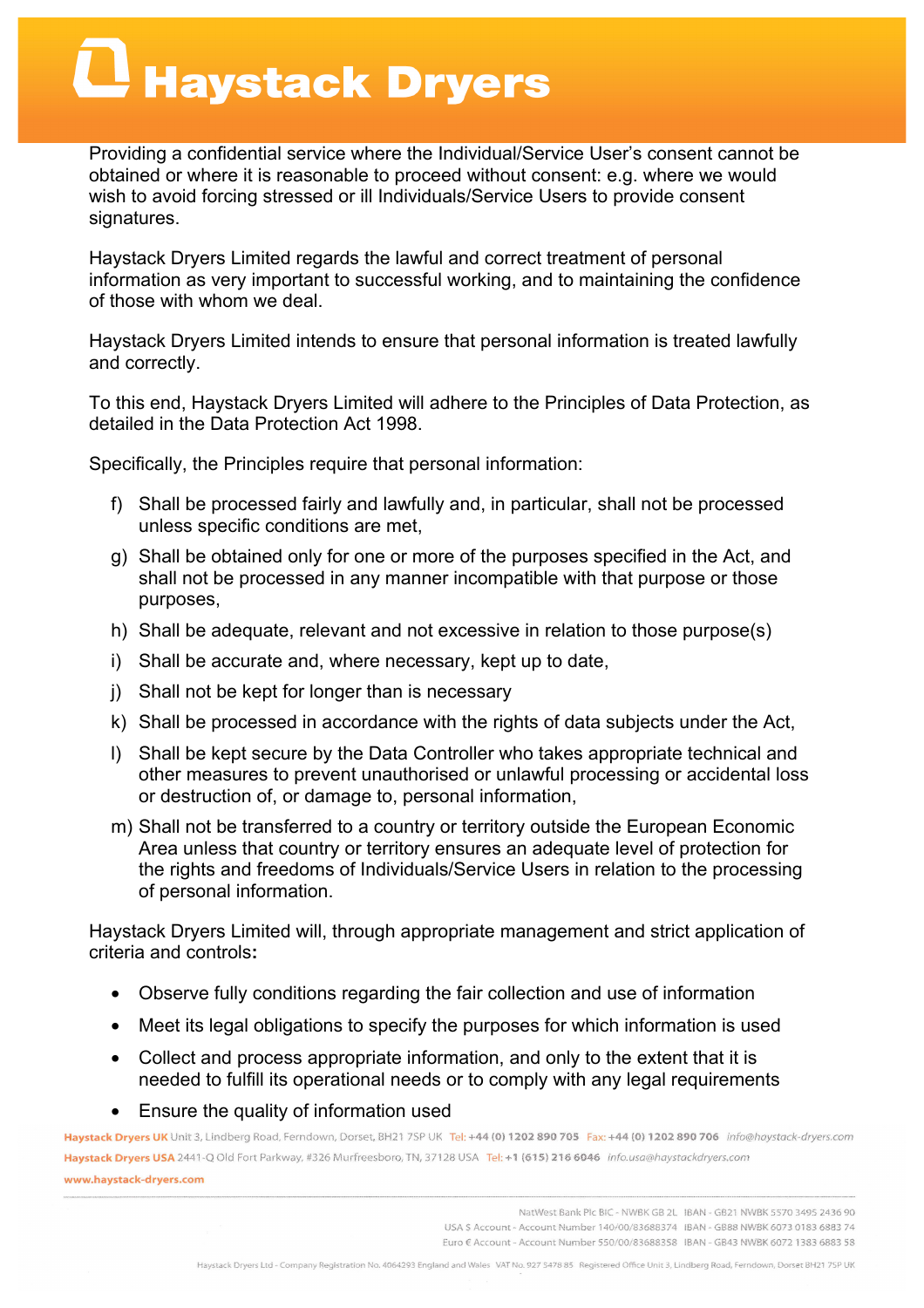### Haystack Dryers

- Ensure that the rights of people about whom information is held, can be fully exercised under the Act. These include:
	- o The right to be informed that processing is being undertaken,
	- o The right of access to one's personal information
	- o The right to prevent processing in certain circumstances and
	- o The right to correct, rectify, block or erase information which is regarded as wrong information)
- Take appropriate technical and organisational security measures to safeguard personal information
- Ensure that personal information is not transferred abroad without suitable safeguards
- Treat people justly and fairly whatever their age, religion, disability, gender, sexual orientation or ethnicity when dealing with requests for information
- Set out clear procedures for responding to requests for information

### **4. Data collection**

Informed consent is when

- An Individual/Service User clearly understands why their information is needed, who it will be shared with, the possible consequences of them agreeing or refusing the proposed use of the data
- And then gives their consent.

Haystack Dryers Limited will ensure that data is collected within the boundaries defined in this policy. This applies to data that is collected in person, or by completing a form.

When collecting data, Haystack Dryers Limited will ensure that the Individual/Service User:

- a) Clearly understands why the information is needed
- b) Understands what it will be used for and what the consequences are should the Individual/Service User decide not to give consent to processing
- c) As far as reasonably possible, grants explicit consent, either written or verbal for data to be processed
- d) Is, as far as reasonably practicable, competent enough to give consent and has given so freely without any duress
- e) Has received sufficient information on why their data is needed and how it will be used

Haystack Dryers UK Unit 3, Lindberg Road, Ferndown, Dorset, BH21 7SP UK Tel: +44 (0) 1202 890 705 Fax: +44 (0) 1202 890 706 info@haystack-dryers.com Haystack Dryers USA 2441-Q Old Fort Parkway, #326 Murfreesboro, TN, 37128 USA Tel: +1 (615) 216 6046 info.usa@haystackdryers.com www.haystack-dryers.com

> NatWest Bank Plc BIC - NWBK GB 2L IBAN - GB21 NWBK 5570 3495 2436 90 USA S Account - Account Number 140/00/83688374 IBAN - GB88 NWBK 6073 0183 6883 74 Euro € Account - Account Number 550/00/83688358 IBAN - GB43 NWBK 6072 1383 6883 58

Haystack Dryers Ltd - Company Registration No. 4064293 England and Wales VAT No. 927 5478 85 Registered Office Unit 3, Lindberg Road, Ferndown, Dorset BH21 75P UK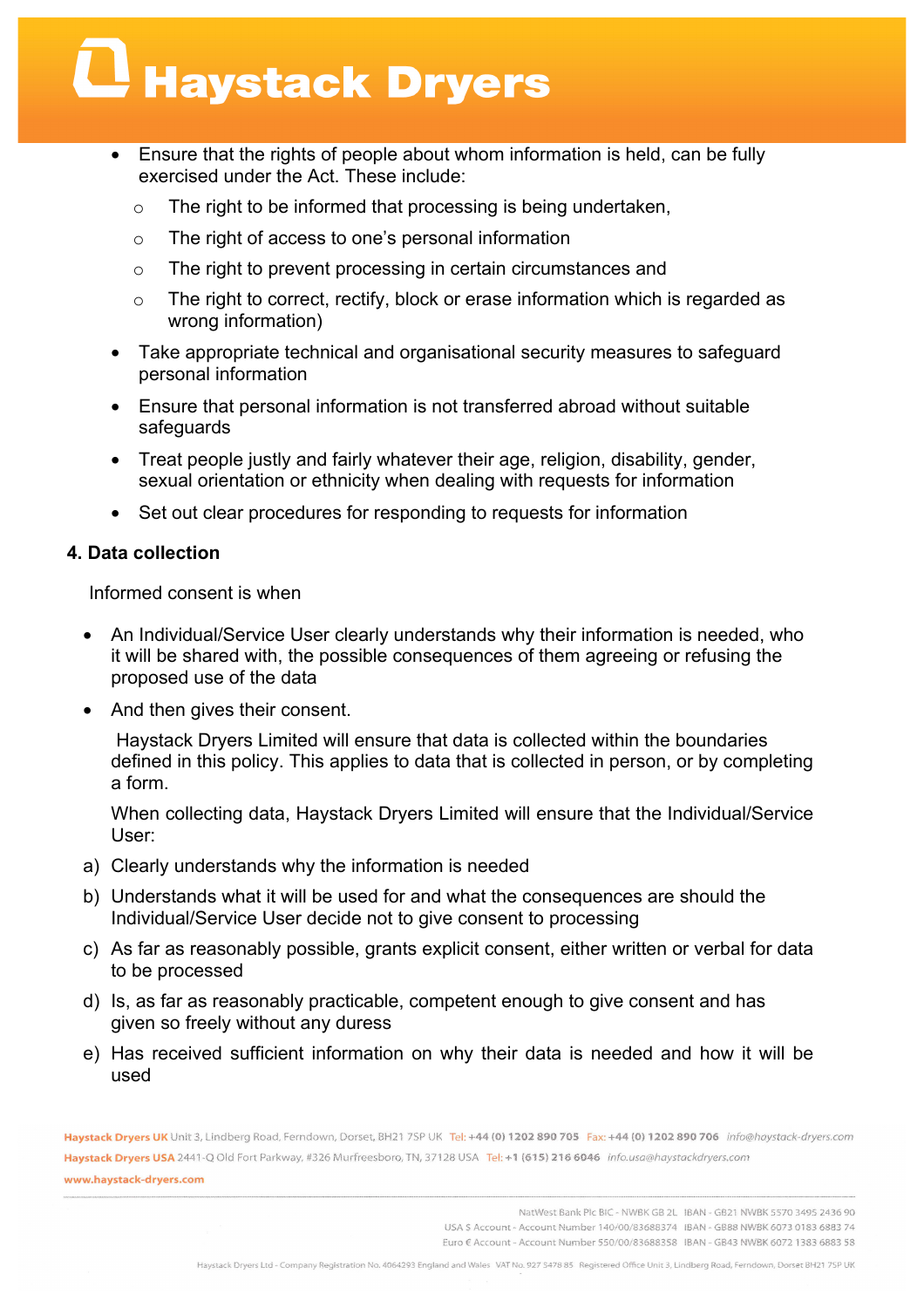## Haystack Dryers

### **5. Data Storage**

Information and records relating to service users will be stored securely and will only be accessible to authorised staff and volunteers.

Information will be stored for only as long as it is needed or required statute and will be disposed of appropriately.

It is Haystack Dryers Limited responsibility to ensure all personal and company data is non-recoverable from any computer system previously used within the organisation, which has been passed on/sold to a third party.

### **6. Data access and accuracy**

All Individuals/Service Users have the right to access the information Haystack Dryers Limited holds about them. Haystack Dryers Limited will also take reasonable steps ensure that this information is kept up to date by asking data subjects whether there have been any changes.

In addition**,** Haystack Dryers Limited will ensure that:

- It has a Data Protection Officer with specific responsibility for ensuring compliance with Data Protection
- Everyone processing personal information understands that they are contractually responsible for following good data protection practice
- Everyone processing personal information is appropriately trained to do so
- Everyone processing personal information is appropriately supervised
- Anybody wanting to make enquiries about handling personal information knows what to do
- It deals promptly and courteously with any enquiries about handling personal information
- It describes clearly how it handles personal information
- It will regularly review and audit the ways it holds, manages and uses personal information
- It regularly assesses and evaluates its methods and performance in relation to handling personal information
- All staff are aware that a breach of the rules and procedures identified in this policy may lead to disciplinary action being taken against them

Haystack Dryers UK Unit 3, Lindberg Road, Ferndown, Dorset, BH21 7SP UK Tel: +44 (0) 1202 890 705 Fax: +44 (0) 1202 890 706 info@haystack-dryers.com Haystack Dryers USA 2441-Q Old Fort Parkway, #326 Murfreesboro, TN, 37128 USA Tel: +1 (615) 216 6046 info.usa@haystackdryers.com www.haystack-dryers.com

> NatWest Bank Plc BIC - NWBK GB 2L IBAN - GB21 NWBK 5570 3495 2436 90 USA S Account - Account Number 140/00/83688374 IBAN - GB88 NWBK 6073 0183 6883 74 Euro € Account - Account Number 550/00/83688358 IBAN - GB43 NWBK 6072 1383 6883 58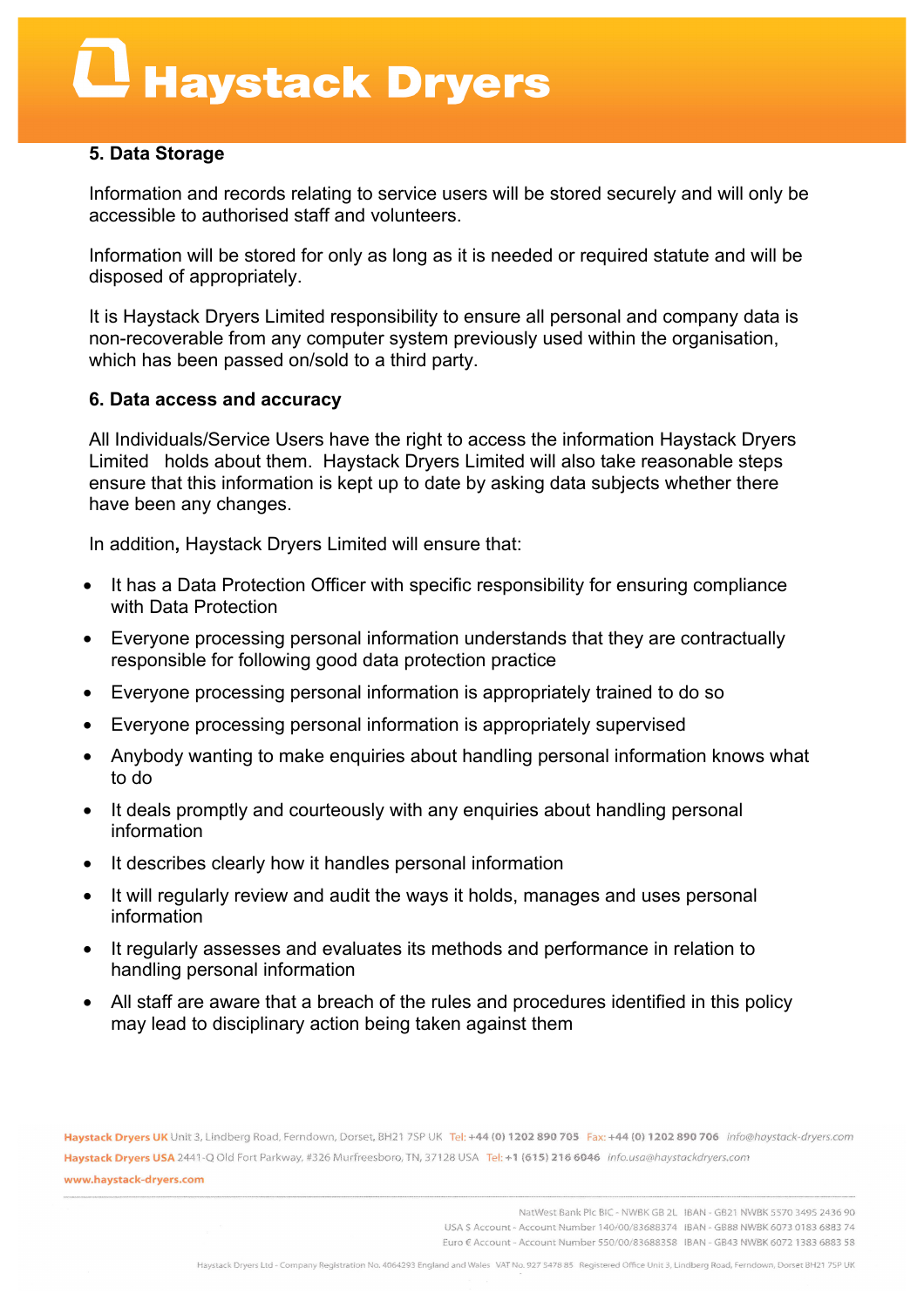This policy will be updated as necessary to reflect best practice in data management, security and control and to ensure compliance with any changes or amendments made to the Data Protection Act 1998.

In case of any queries or questions in relation to this policy please contact the Haystack Dryers Limited Data Protection Officer:

Insert name and contact details of the Data Protection officer.

| Signed:             |  |
|---------------------|--|
| Position:           |  |
| Date:               |  |
|                     |  |
| <b>Review Date:</b> |  |

Haystack Dryers UK Unit 3, Lindberg Road, Ferndown, Dorset, BH21 7SP UK Tel: +44 (0) 1202 890 705 Fax: +44 (0) 1202 890 706 info@haystack-dryers.com Haystack Dryers USA 2441-Q Old Fort Parkway, #326 Murfreesboro, TN, 37128 USA Tel: +1 (615) 216 6046 info.usa@haystackdryers.com www.haystack-dryers.com

> NatWest Bank Plc BIC - NWBK GB 2L IBAN - GB21 NWBK 5570 3495 2436 90 USA \$ Account - Account Number 140/00/83688374 IBAN - GB88 NWBK 6073 0183 6883 74 Euro € Account - Account Number 550/00/83688358 IBAN - GB43 NWBK 6072 1383 6883 58

Haystack Dryers Ltd - Company Registration No. 4064293 England and Wales VAT No. 927 5478 85 Registered Office Unit 3, Lindberg Road, Ferndown, Dorset BH21 75P UK